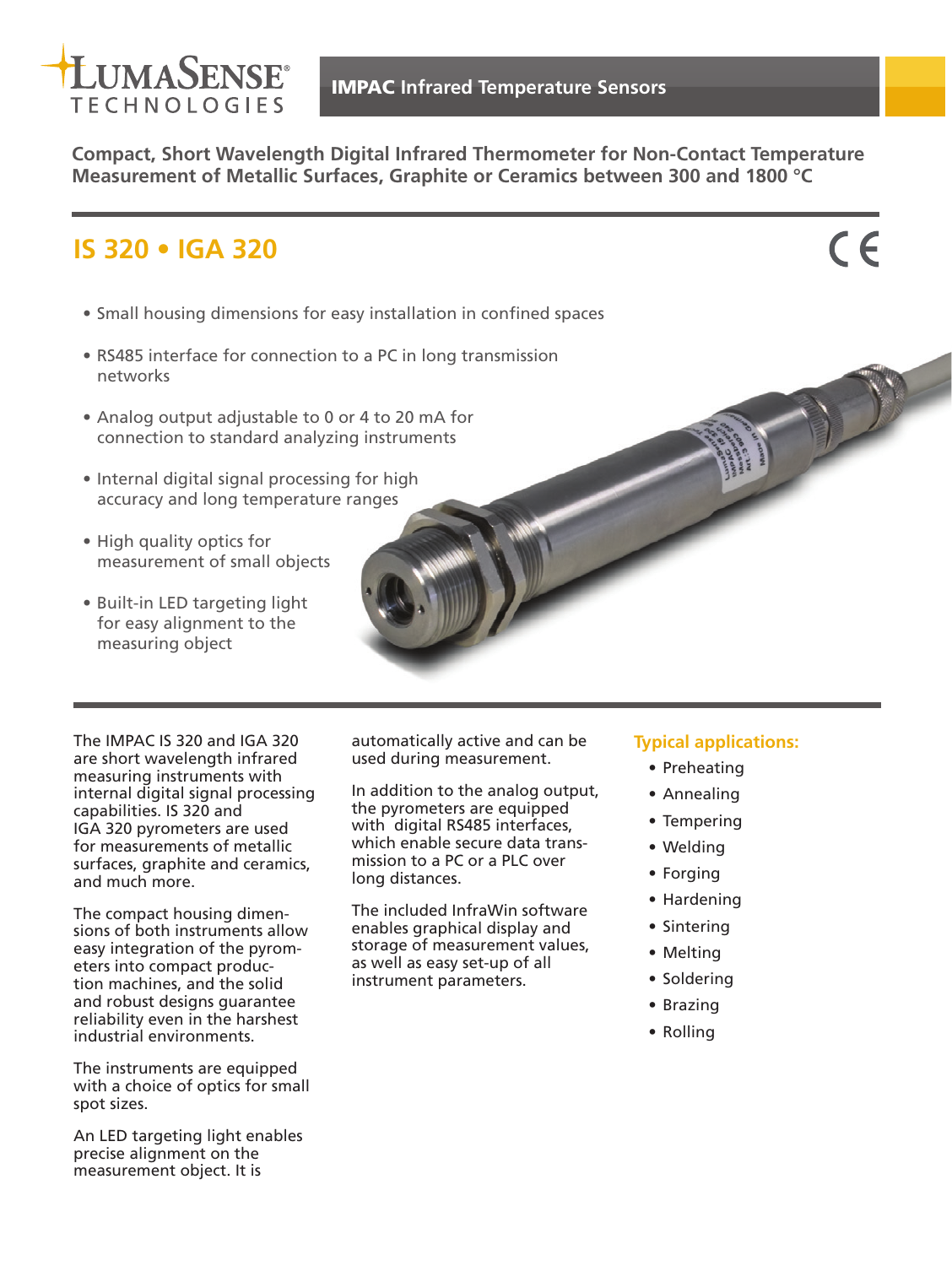### Technical Data

#### **Measurement Specifications**

| Temperature<br>Ranges:                                                                          | <b>IS 320</b>                                                                                    | 550  1400 °C (MB 14)<br>600  1600 °C (MB 16)<br>650  1800 °C (MB 18)   |  |  |
|-------------------------------------------------------------------------------------------------|--------------------------------------------------------------------------------------------------|------------------------------------------------------------------------|--|--|
|                                                                                                 | <b>IGA 320</b>                                                                                   | 300  1300 °C (MB 13)<br>350  1650 °C (MB 16.5)<br>400  1800 °C (MB 18) |  |  |
| Sub Range:                                                                                      | Any range adjustable within the<br>temperature range, minimum span 51 °C                         |                                                                        |  |  |
| Spectral Ranges:                                                                                | IS 320: 0.8 - 1.1 $\mu$ m;<br>IGA 320: 1.45 - 1.8 µm                                             |                                                                        |  |  |
| IR Detector:                                                                                    | IS 320: Silizium-Fotodiode (Si)<br>IGA 320: Indium Gallium Arsenide photo<br>diode (InGaAs)      |                                                                        |  |  |
| Resolution:                                                                                     | 0.1 °C on interface; $<$ 0.025% of the<br>adjusted temperature sub range at the<br>analog output |                                                                        |  |  |
| Emissivity $\varepsilon$ :                                                                      | 10.0 to 100.0% adjustable via interface in<br>steps of 0.1%                                      |                                                                        |  |  |
| Transmittance $\tau$ :                                                                          | 10.0 to 100.0% adjustable via interface in<br>steps of 0.1%                                      |                                                                        |  |  |
| Measurement<br>Uncertainty:<br>$(\epsilon = 1, t_{.90} = 1 \text{ s}, T_{.20} = 23 \text{ °C})$ | Up to 1500 °C: 0.3% of reading in °C + 1 °C;<br>Above 1500 °C: 0.5% of reading in °C             |                                                                        |  |  |
| Repeatability:<br>$(\epsilon = 1, t_{\text{on}} = 1 \text{ s}, T_{\text{amb}} = 23 \text{ °C})$ | 0.2% of reading in $°C + 1°C$                                                                    |                                                                        |  |  |
| <b>Environmental Specifications</b>                                                             |                                                                                                  |                                                                        |  |  |
| <b>Protection Class:</b>                                                                        | IP 65 (IEC 60529)                                                                                |                                                                        |  |  |
| Mounting<br>Position:                                                                           | any                                                                                              |                                                                        |  |  |

0 to 70 °C

-20 to 70°C

CE Label: According to EU directives about

Non condensating conditions

electromagnetical immunity

| Interface                        |                                                                                                                                                                                                                                                                                                       |
|----------------------------------|-------------------------------------------------------------------------------------------------------------------------------------------------------------------------------------------------------------------------------------------------------------------------------------------------------|
| Connection:                      | 8 pin connector                                                                                                                                                                                                                                                                                       |
| Sighting:                        | Built-in LED targeting light                                                                                                                                                                                                                                                                          |
| Parameters:                      | Adjustable via interface:<br>Emissivity $\varepsilon$ , transmittance $\tau$ , exposure<br>time t <sub>oo</sub> , max./min. value storage, analog<br>output, sub temperature range, ambient<br>temperature compensation, pyrometer<br>address, switch contact, hysteresis, baud<br>rate, wait time tw |
| Communication                    |                                                                                                                                                                                                                                                                                                       |
| Analog Output:                   | 0 to 20 mA or 4 to 20 mA (linear);<br>switchable                                                                                                                                                                                                                                                      |
| Digital Interface:               | RS485 addressable (half duplex), baud rate<br>1200 up to 38400 Bd                                                                                                                                                                                                                                     |
| Hysteresis:                      | 2  20 °C, adjustable                                                                                                                                                                                                                                                                                  |
| Exposure Time $t_{90}$ :         | 2 ms (with dynamical adaptation at low<br>signal levels); adjustable to 0.01 s; 0.05 s;<br>0.25 s; 1 s; 3 s; 10 s                                                                                                                                                                                     |
| <b>Maximum Value</b><br>Storage: | Built-in single or double storage.<br>Clearing with adjusted time t <sub>clear</sub> (off;<br>0.01 s; 0.05 s; 0.25 s; 1 s; 5 s; 25 s), via<br>interface, automatically with the next<br>measuring object                                                                                              |
| Electrical                       |                                                                                                                                                                                                                                                                                                       |
| Power Supply:                    | 24 V DC (10 to 30 V DC), ripple must be<br>less than .5 V                                                                                                                                                                                                                                             |
| <b>Power Consumption:</b>        | Max. 1 W                                                                                                                                                                                                                                                                                              |
| Load:                            | 0 to 500 $\Omega$                                                                                                                                                                                                                                                                                     |
| Switch Contact:                  | Opto relays; max. 50 V DC, 0.2 A;<br>$P_{max}$ = 300 mW                                                                                                                                                                                                                                               |
| Isolation:                       | Power supply, analog output and digital<br>interface are galvanically isolated from<br>each other                                                                                                                                                                                                     |

**Note:** The determination of the technical data of this pyrometer is carried out in accordance with VDI/VDE IEC TS 62942-2, the calibration / adjustment in accordance with VDI/VDE 3511, Part 4.4. See http://info.lumasenseinc.com/calibration for more information.

### Dimensions

Weight: 0.3 kg

Housing: Stainless steel

Ambient Temperature:

Storage Temperature:

Relative Humidity:

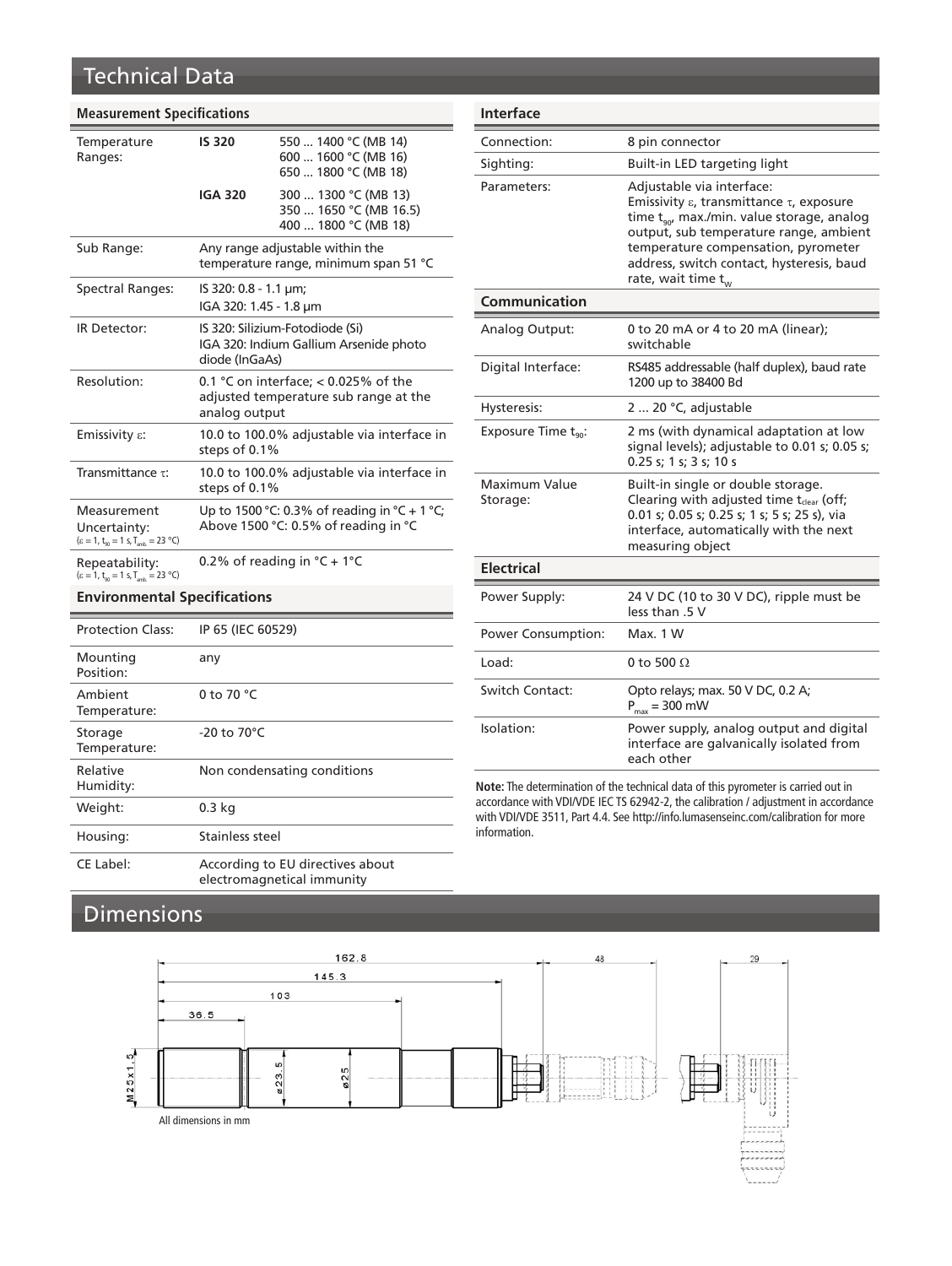### **Optics**

Depending on the selected type the pyrometers are equipped ex works with different optics which are focusing on different distances, i.e. in this distances they achieve the smallest spot size in relation to the measuring distance. At any other distances (shorter or longer) the spot size will decrease or increase. Please note that the measuring object must be at least as big as the spot size.

The following table shows the size of the spots (M in mm) at a given measuring distance a [mm]; the drawings show an impression of the proportions. Values between the stated data can be calculated by interpolation. The aperture D indicates the diameter of the optics (at measuring distance 0), this value is used to calculate measuring distances in intermediate distances, e.g. with the spot size calculator in the InfraWin software.

| <b>IS 320</b>  |                          |          |          |                |           |           |           |           |          |
|----------------|--------------------------|----------|----------|----------------|-----------|-----------|-----------|-----------|----------|
| <b>Optics</b>  | <b>Temperature Range</b> | $a: M^*$ | $a$ [mm] | $M$ [mm]       | $a1$ [mm] | $M1$ [mm] | $a2$ [mm] | $M2$ [mm] | $D$ [mm] |
| 4              | 550  1400 °C (MB 14)     | 83:1     | 250      | 3              | 500       | 15        | 1000      | 39        | 9        |
|                | 600  1600 °C (MB 16)     | 125:1    |          | 2              | 500       | 13        | 1000      | 35        |          |
|                | 650  1800 °C (MB 18)     | 192:1    |          | 1.3            | 500       | 12        | 1000      | 33        |          |
| 5              | 550  1400 °C (MB 14)     | 92:1     | 600      | 6.5            | 1000      | 17        | 2000      | 43        |          |
|                | 600  1600 °C (MB 16)     | 133:1    |          | 4.5            | 1000      | 14        | 2000      | 36        |          |
|                | 650  1800 °C (MB 18)     | 188:1    |          | 3.2            | 1000      | 11.3      | 2000      | 32        |          |
| 6              | 550  1400 °C (MB 14)     | 93:1     | 1400     | 15             | 2000      | 26        | 3000      | 43        |          |
|                | 600  1600 °C (MB 16)     | 156:1    |          | 9              | 2000      | 17        | 3000      | 30        |          |
|                | 650  1800 °C (MB 18)     | 200:1    |          | $\overline{7}$ | 2000      | 14        | 3000      | 26        |          |
| <b>IGA 320</b> |                          |          |          |                |           |           |           |           |          |
| <b>Optics</b>  | <b>Temperature Range</b> | $a: M^*$ | $a$ [mm] | $M$ [mm]       | $a1$ [mm] | $M1$ [mm] | $a2$ [mm] | $M2$ [mm] | $D$ [mm] |
| 4              | 300  1300 °C (MB 13)     | 125:1    | 250      | $\overline{2}$ | 500       | 13        | 1000      | 35        |          |
|                | 400  1800 °C (MB 18)     | 208:1    |          | 1.2            | 500       | 11.4      | 1000      | 32        |          |
| 5              | 300  1300 °C (MB 13)     | 133:1    | 600      | 4.5            | 1000      | 13.5      | 2000      | 36        |          |
|                | 350  1650 °C (MB 16.5)   | 188:1    |          | 3.2            | 1000      | 11.4      | 2000      | 32        | 9        |
|                | 400  1800 °C (MB 18)     | 231:1    |          | 2.6            | 1000      | 10.3      | 2000      | 30        |          |
| 6              | 300  1300 °C (MB 13)     | 156:1    | 1400     | 9              | 2000      | 16.8      | 3000      | 30        |          |
|                | 400  1800 °C (MB 18)     | 233:1    |          | 6              | 2000      | 12.4      | 3000      | 24        |          |

\*) a : M: distance ratio (90% intensity), M: spot size, a: measuring distance, D: aperture (effective lens diameter)



## Settings and Operation via the RS485 Interface

With connection to the power supply the instruments are ready for use immediately. Following the signal processing either can be done via the analog ouput (e.g. for connection of a digital display) or via the digital RS485 interface (for connection of a PC or to a PLC). The included InfraWin software enables easy instrument settings and multiple graphical temperature illustration views.



With RS485, long transmission distances can be realized and several pyrometers can be connected in a bus system.

InfraWin software enables easy instrument settings, display of temperature curves, graphic or tabular analysis, e.g. for printing out or exporting, and quick spot size calculation.